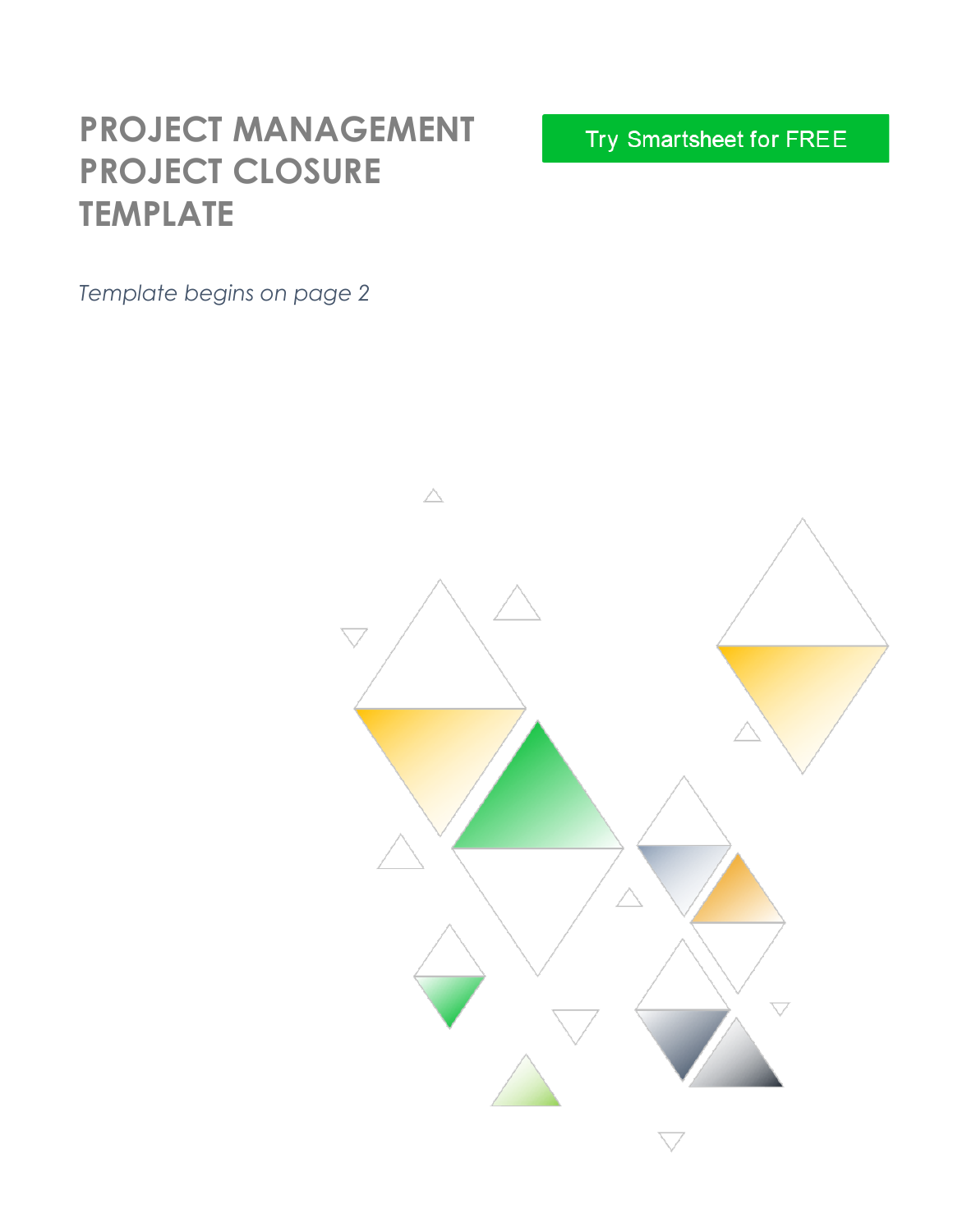# PROJECT NAME

# PROJECT CLOSEOUT REPORT

PROJECT ID

COMPANY NAME Street Address City, State and Zip

webaddress.com

VERSION 0.0.0

00/00/0000

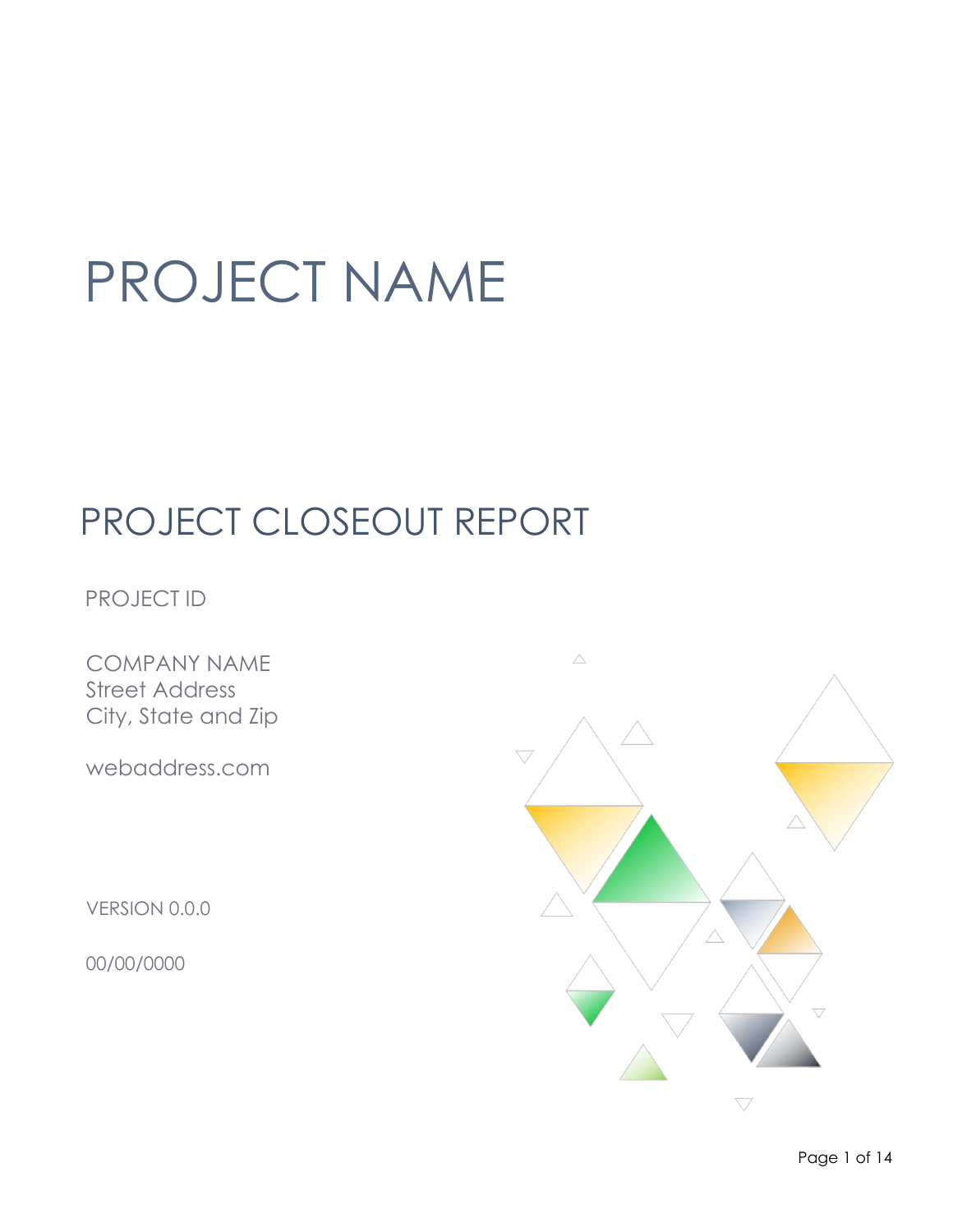## VERSION HISTORY

| <b>VERSION</b> | <b>APPROVED BY</b> | <b>REVISION DATE</b> | <b>DESCRIPTION OF CHANGE</b> | <b>AUTHOR</b> |
|----------------|--------------------|----------------------|------------------------------|---------------|
|                |                    |                      |                              |               |
|                |                    |                      |                              |               |
|                |                    |                      |                              |               |
|                |                    |                      |                              |               |
|                |                    |                      |                              |               |
|                |                    |                      |                              |               |
|                |                    |                      |                              |               |
|                |                    |                      |                              |               |
|                |                    |                      |                              |               |
|                |                    |                      |                              |               |
|                |                    |                      |                              |               |

| <b>PREPARED BY</b> | <b>TITLE</b> | <b>DATE</b> |  |
|--------------------|--------------|-------------|--|
| <b>APPROVED BY</b> | <b>TITLE</b> | <b>DATE</b> |  |

## PROJECT PARTICIPANTS AND RESPONSIBILITIES

| <b>NAME</b> | <b>ROLE</b> | <b>RESPONSIBILITIES</b> |
|-------------|-------------|-------------------------|
|             |             |                         |
|             |             |                         |
|             |             |                         |
|             |             |                         |
|             |             |                         |
|             |             |                         |
|             |             |                         |
|             |             |                         |
|             |             |                         |
|             |             |                         |
|             |             |                         |
|             |             |                         |
|             |             |                         |
|             |             |                         |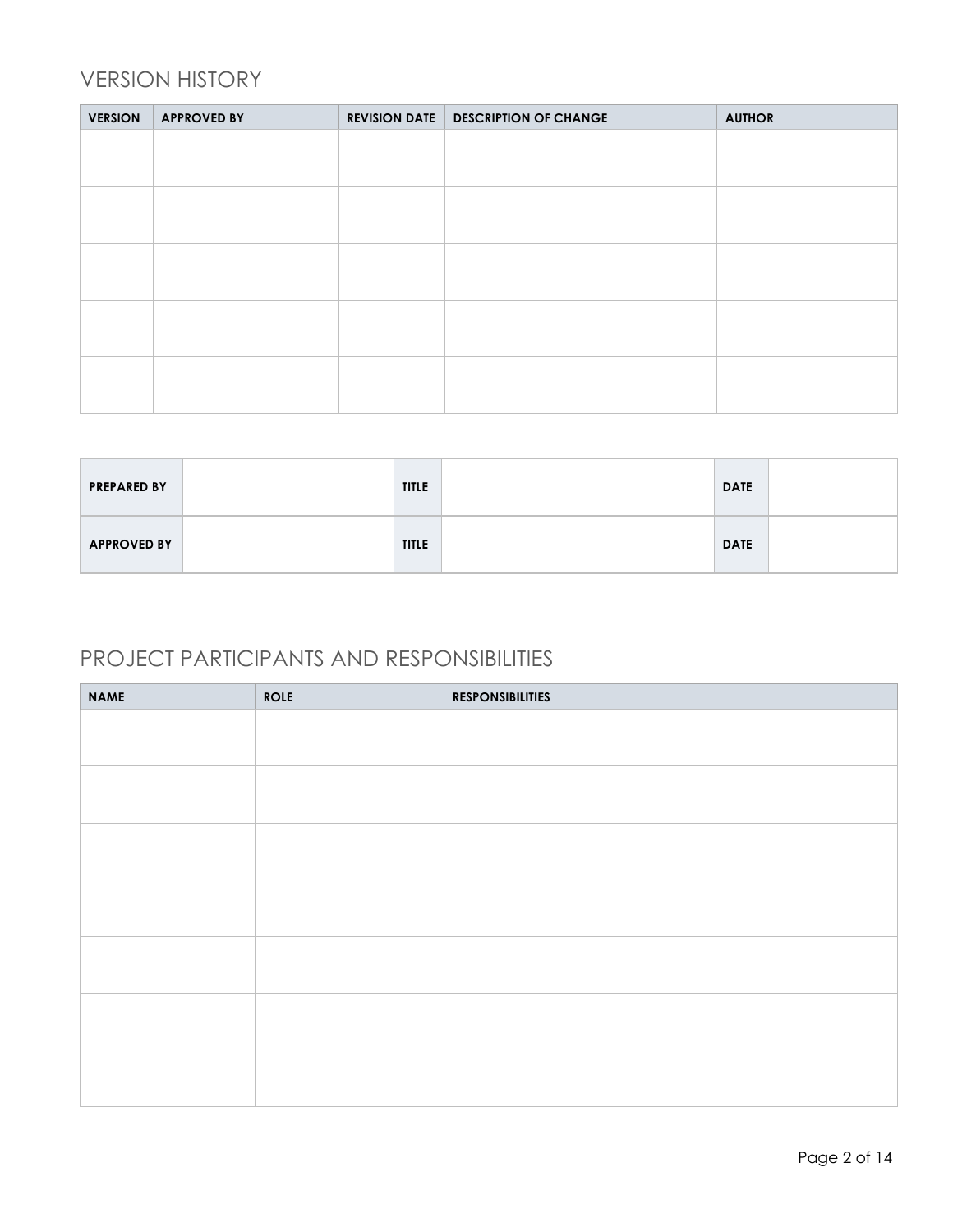# **TABLE OF CONTENTS**

| 1.1   |
|-------|
|       |
|       |
|       |
| 1.1.4 |
|       |
| 1.2   |
| 1.3   |
| 1.4   |
| 1.5   |
| 1.6   |
|       |
|       |
|       |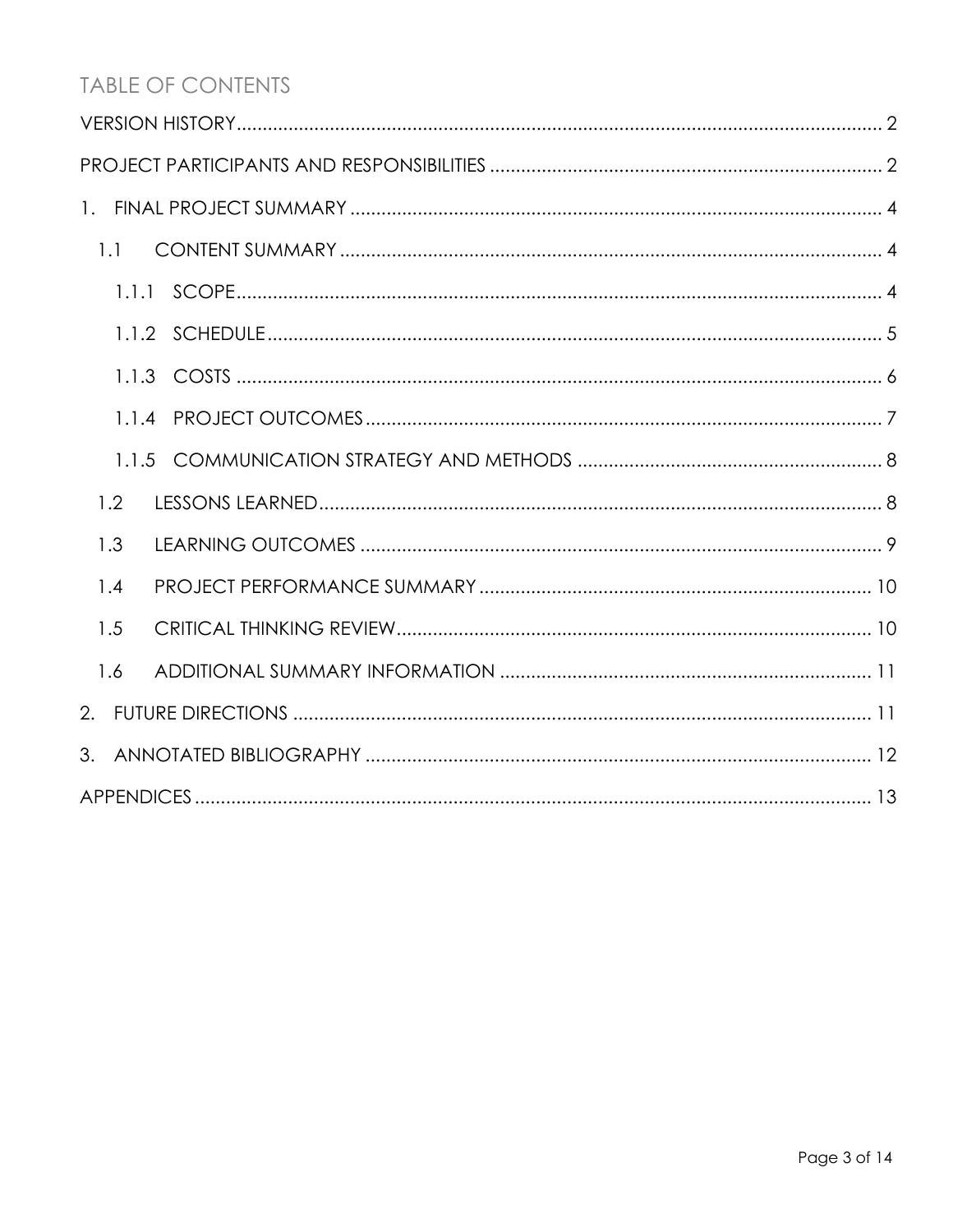# 1. FINAL PROJECT SUMMARY

#### 1.1 CONTENT SUMMARY

1.1.1 SCOPE

| SCOPE                 |
|-----------------------|
|                       |
|                       |
|                       |
|                       |
|                       |
|                       |
| <b>FINAL SCOPE</b>    |
|                       |
|                       |
|                       |
|                       |
|                       |
|                       |
| DESCRIPTION OF CHANGE |
|                       |
|                       |
|                       |
|                       |
|                       |
|                       |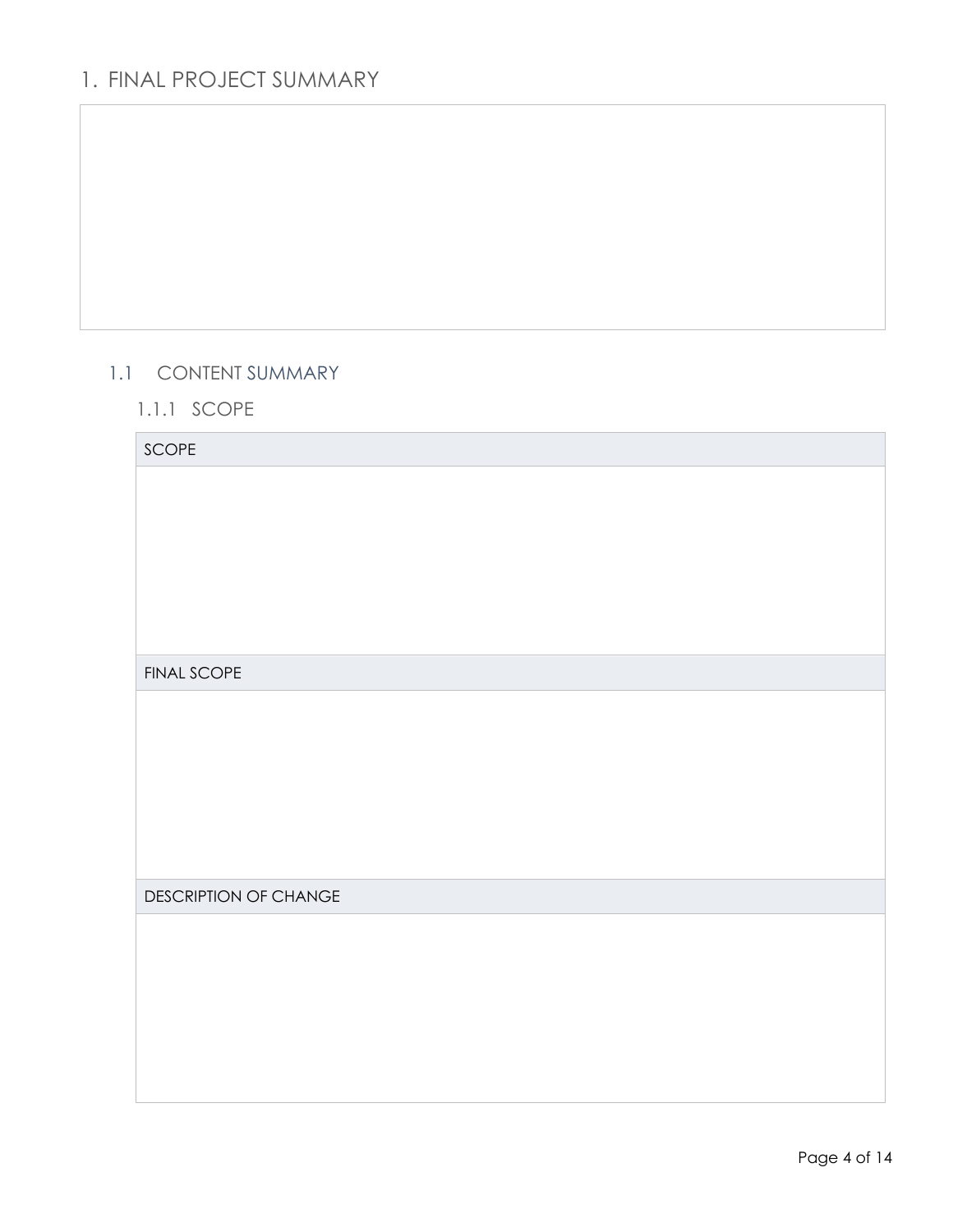#### 1.1.2 SCHEDULE

| INITIAL SCHEDULE with Key Milestone Dates | ACTUAL SCHEDULE with Key Milestone Dates | EXPLANATION OF VARIANCE |
|-------------------------------------------|------------------------------------------|-------------------------|
|                                           |                                          |                         |
|                                           |                                          |                         |
|                                           |                                          |                         |
|                                           |                                          |                         |
|                                           |                                          |                         |
|                                           |                                          |                         |
|                                           |                                          |                         |
|                                           |                                          |                         |
|                                           |                                          |                         |
|                                           |                                          |                         |
|                                           |                                          |                         |
|                                           |                                          |                         |
|                                           |                                          |                         |
|                                           |                                          |                         |
|                                           |                                          |                         |
|                                           |                                          |                         |
|                                           |                                          |                         |
|                                           |                                          |                         |
|                                           |                                          |                         |
|                                           |                                          |                         |
|                                           |                                          |                         |
|                                           |                                          |                         |
|                                           |                                          |                         |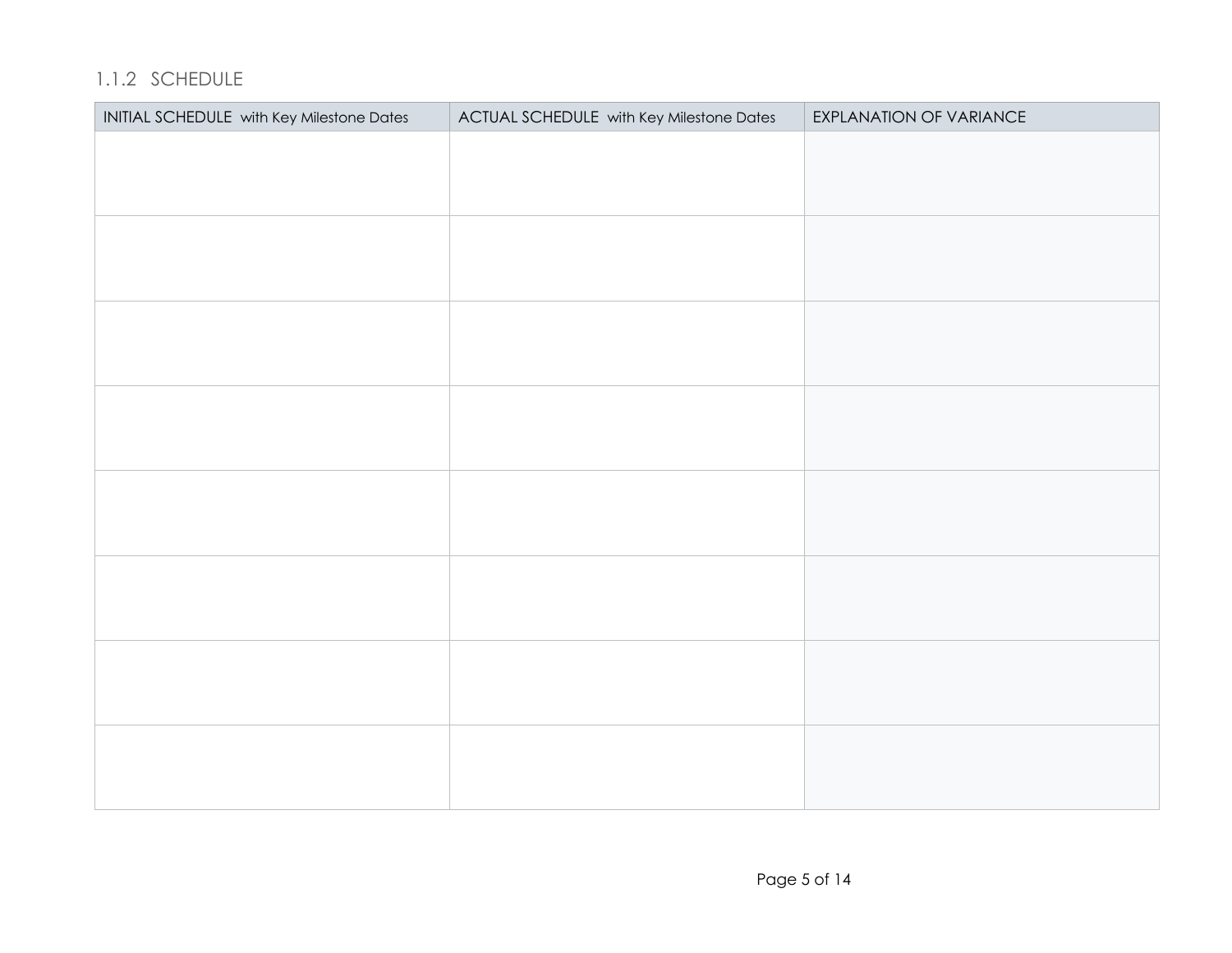# 1.1.3 COSTS

| <b>INITIAL BUDGET</b> | <b>ACTUAL BUDGET</b> | EXPLANATION OF VARIANCE |
|-----------------------|----------------------|-------------------------|
|                       |                      |                         |
|                       |                      |                         |
|                       |                      |                         |
|                       |                      |                         |
|                       |                      |                         |
|                       |                      |                         |
|                       |                      |                         |
|                       |                      |                         |
|                       |                      |                         |
|                       |                      |                         |
|                       |                      |                         |
|                       |                      |                         |
|                       |                      |                         |
|                       |                      |                         |
|                       |                      |                         |
|                       |                      |                         |
|                       |                      |                         |
|                       |                      |                         |
|                       |                      |                         |
|                       |                      |                         |
|                       |                      |                         |
|                       |                      |                         |
|                       |                      |                         |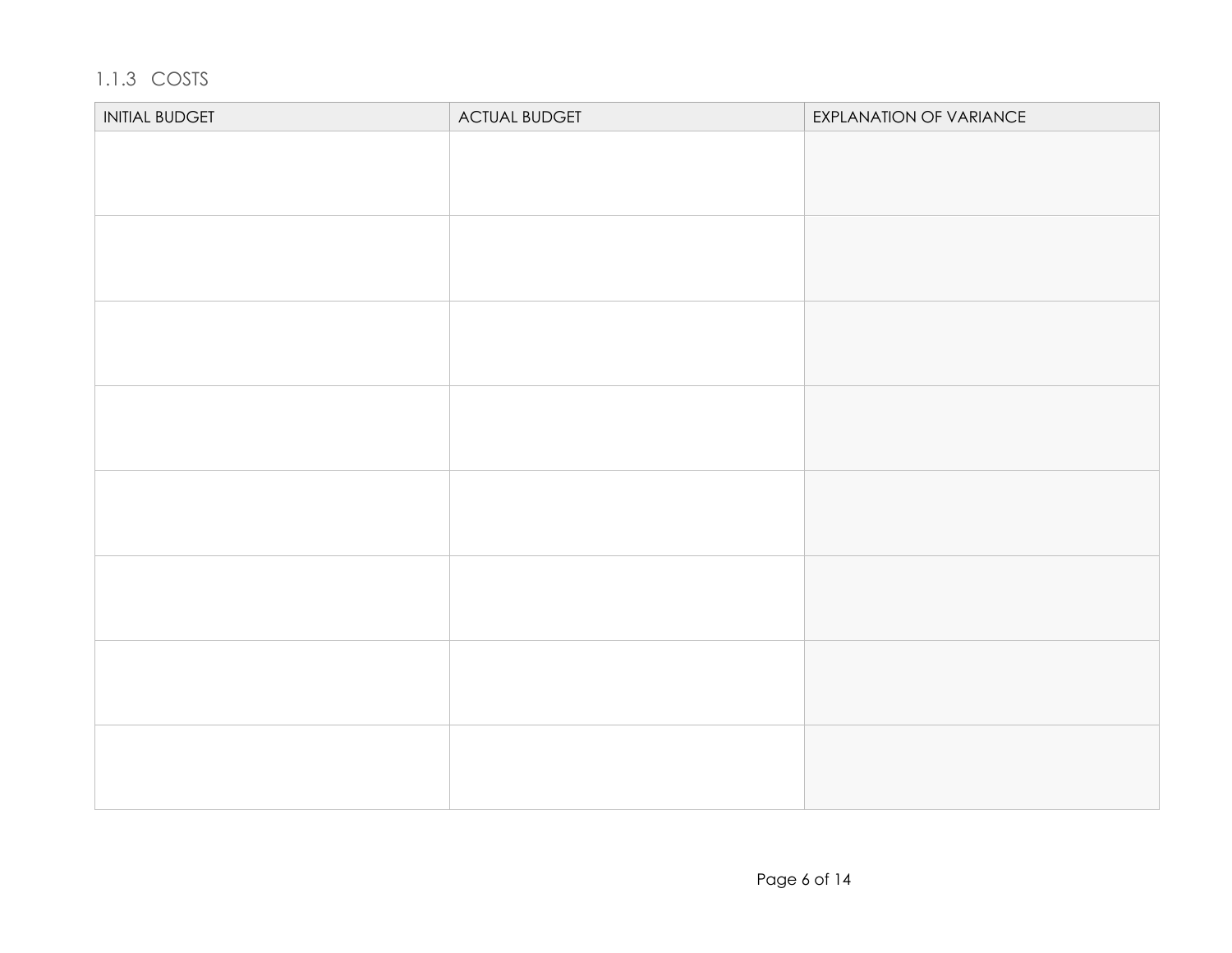#### 1.1.4 PROJECT OUTCOMES

| INITIAL GOALS AND DELIVERABLES | ACTUAL GOALS AND DELIVERABLES | EXPLANATION OF VARIANCE |
|--------------------------------|-------------------------------|-------------------------|
|                                |                               |                         |
|                                |                               |                         |
|                                |                               |                         |
|                                |                               |                         |
|                                |                               |                         |
|                                |                               |                         |
|                                |                               |                         |
|                                |                               |                         |
|                                |                               |                         |
|                                |                               |                         |
|                                |                               |                         |
|                                |                               |                         |
|                                |                               |                         |
|                                |                               |                         |
|                                |                               |                         |
|                                |                               |                         |
|                                |                               |                         |
|                                |                               |                         |
|                                |                               |                         |
|                                |                               |                         |
|                                |                               |                         |
|                                |                               |                         |
|                                |                               |                         |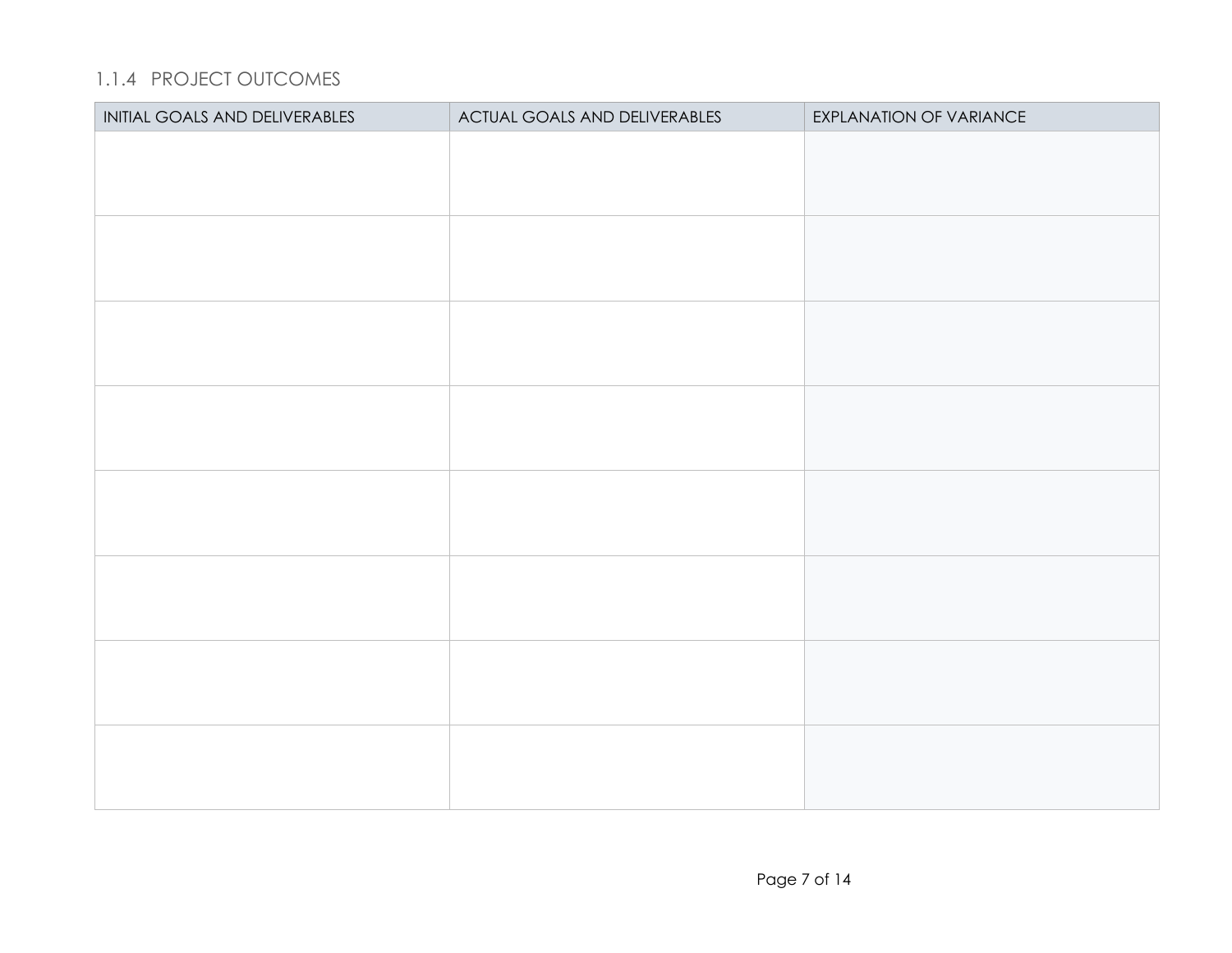#### 1.2 LESSONS LEARNED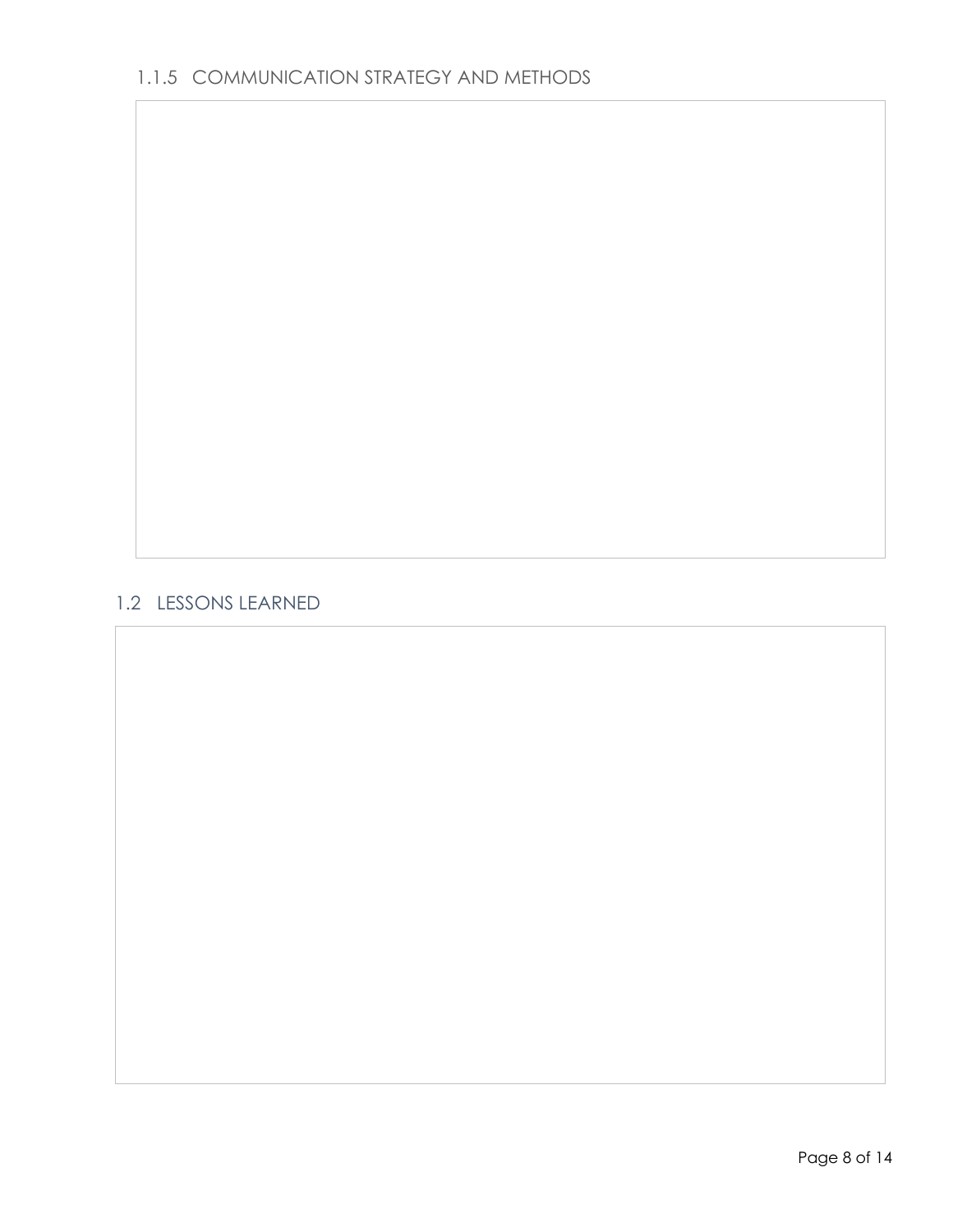#### 1.3 LEARNING OUTCOMES

Briefly summarize how the learning outcomes were met. Then, describe the outcomes in detail in each section below. If applicable, provide the relevant Appendix number for the reader to reference.

| OUTCOME<br>NAME |  |  |  |
|-----------------|--|--|--|
|                 |  |  |  |
|                 |  |  |  |
|                 |  |  |  |

| OUTCOME<br>NAME |  |  |
|-----------------|--|--|
|                 |  |  |
|                 |  |  |
|                 |  |  |

| OUTCOME<br>NAME |  |
|-----------------|--|
|                 |  |
|                 |  |
|                 |  |

| OUTCOME<br>NAME |  |
|-----------------|--|
|                 |  |
|                 |  |
|                 |  |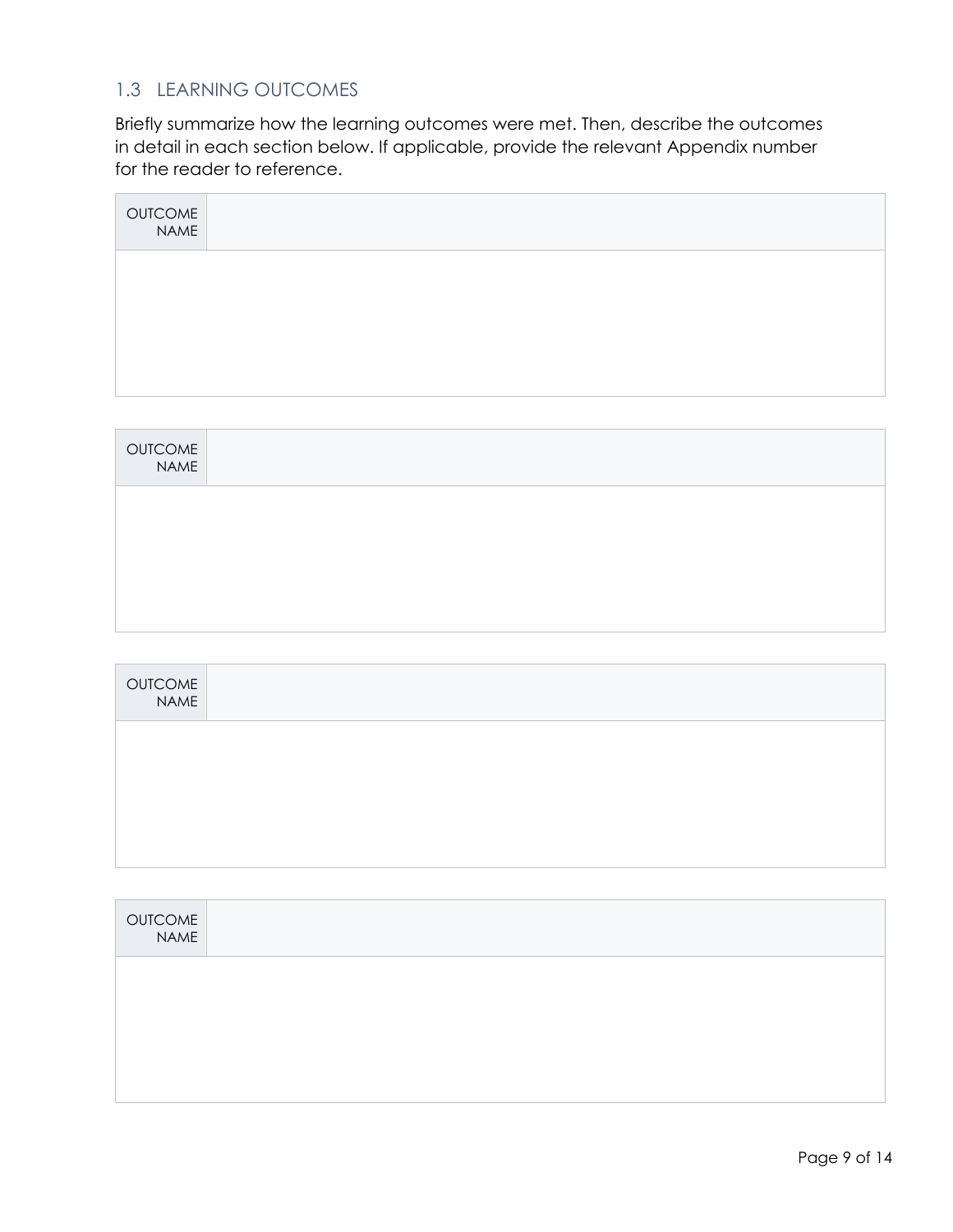#### 1.4 PROJECT PERFORMANCE SUMMARY

This section details how well the team communicated, collaborated, and performed tasks throughout the project.

#### 1.5 CRITICAL THINKING REVIEW

This section highlights the team's approach to problem-solving in various situations throughout the project. Use the field below to outline specific examples and methods you used.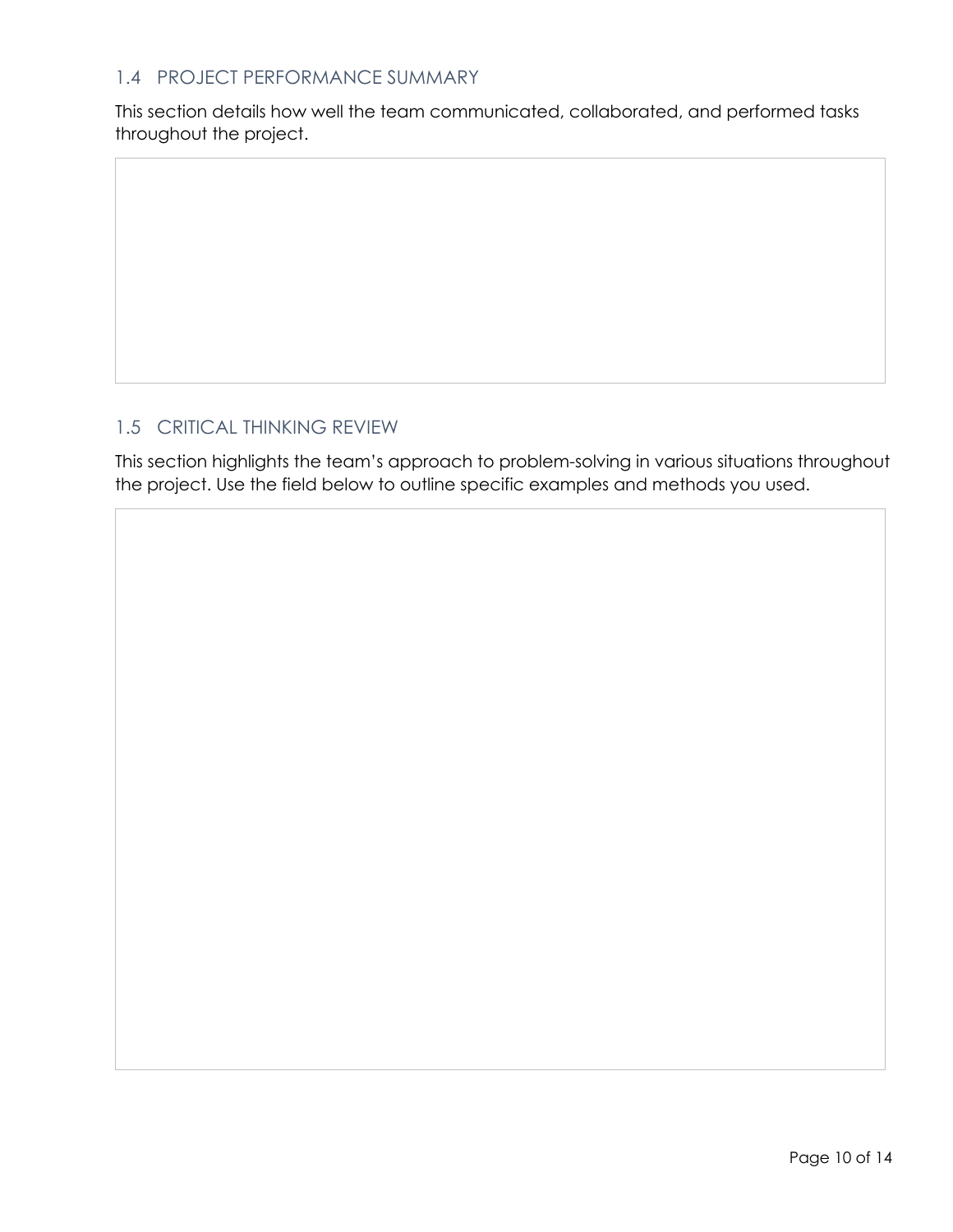### 2. FUTURE DIRECTIONS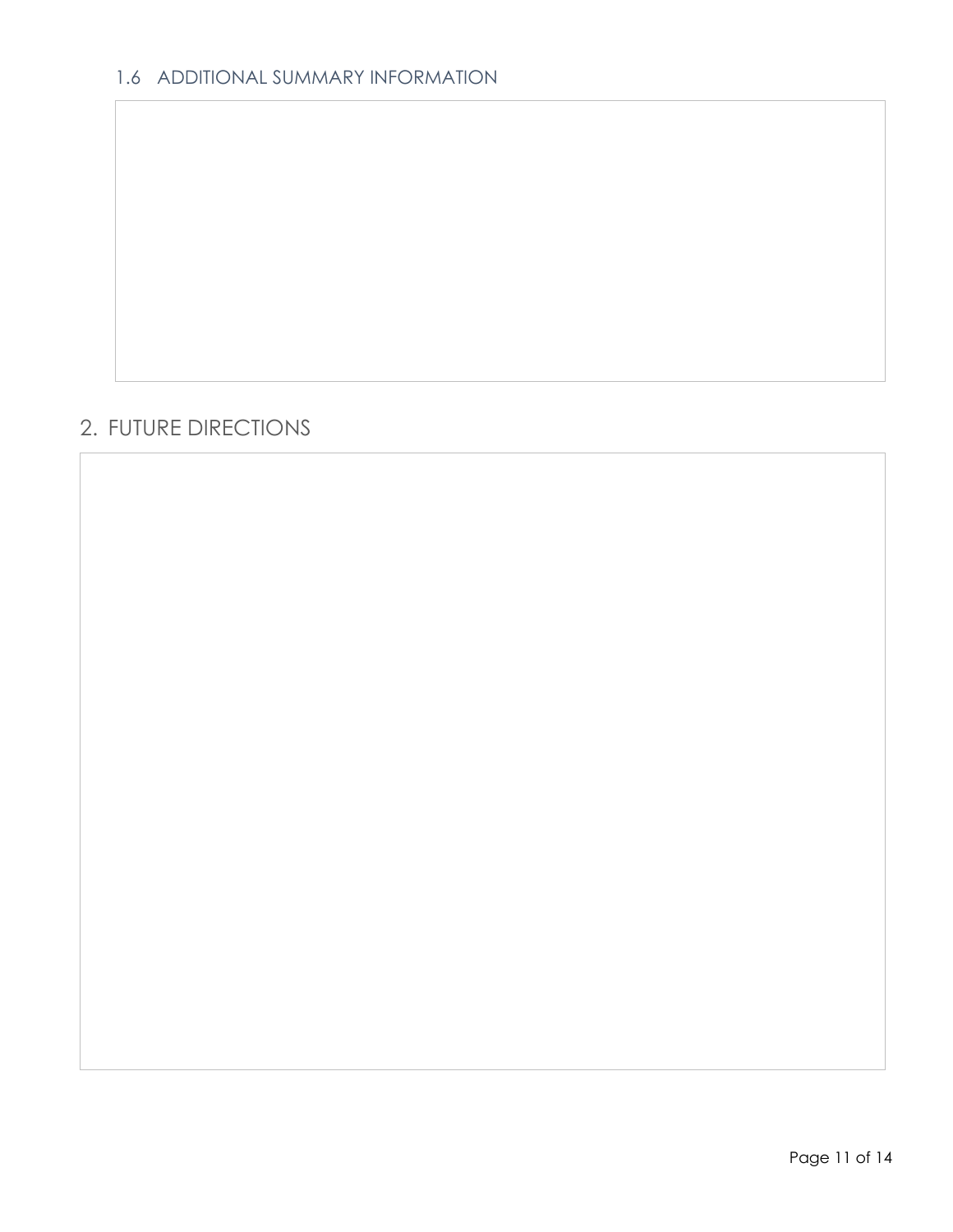# 3. ANNOTATED BIBLIOGRAPHY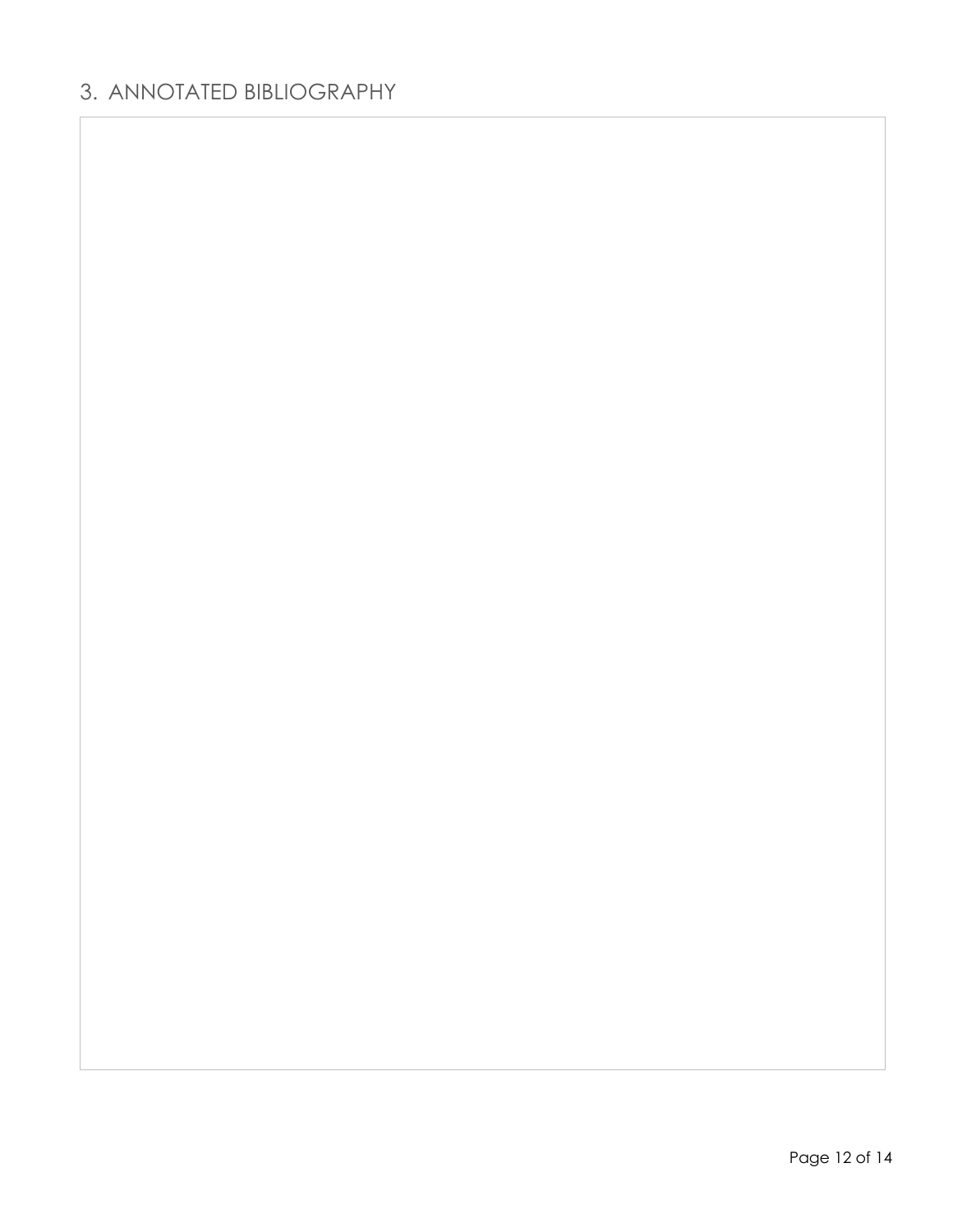# APPENDICES

| APPENDIX | <b>ITEM</b> | LOCATION |
|----------|-------------|----------|
|          |             |          |
|          |             |          |
|          |             |          |
|          |             |          |
|          |             |          |
|          |             |          |
|          |             |          |
|          |             |          |
|          |             |          |
|          |             |          |
|          |             |          |
|          |             |          |
|          |             |          |
|          |             |          |
|          |             |          |
|          |             |          |
|          |             |          |
|          |             |          |
|          |             |          |
|          |             |          |
|          |             |          |
|          |             |          |
|          |             |          |
|          |             |          |
|          |             |          |
|          |             |          |
|          |             |          |
|          |             |          |
|          |             |          |
|          |             |          |
|          |             |          |